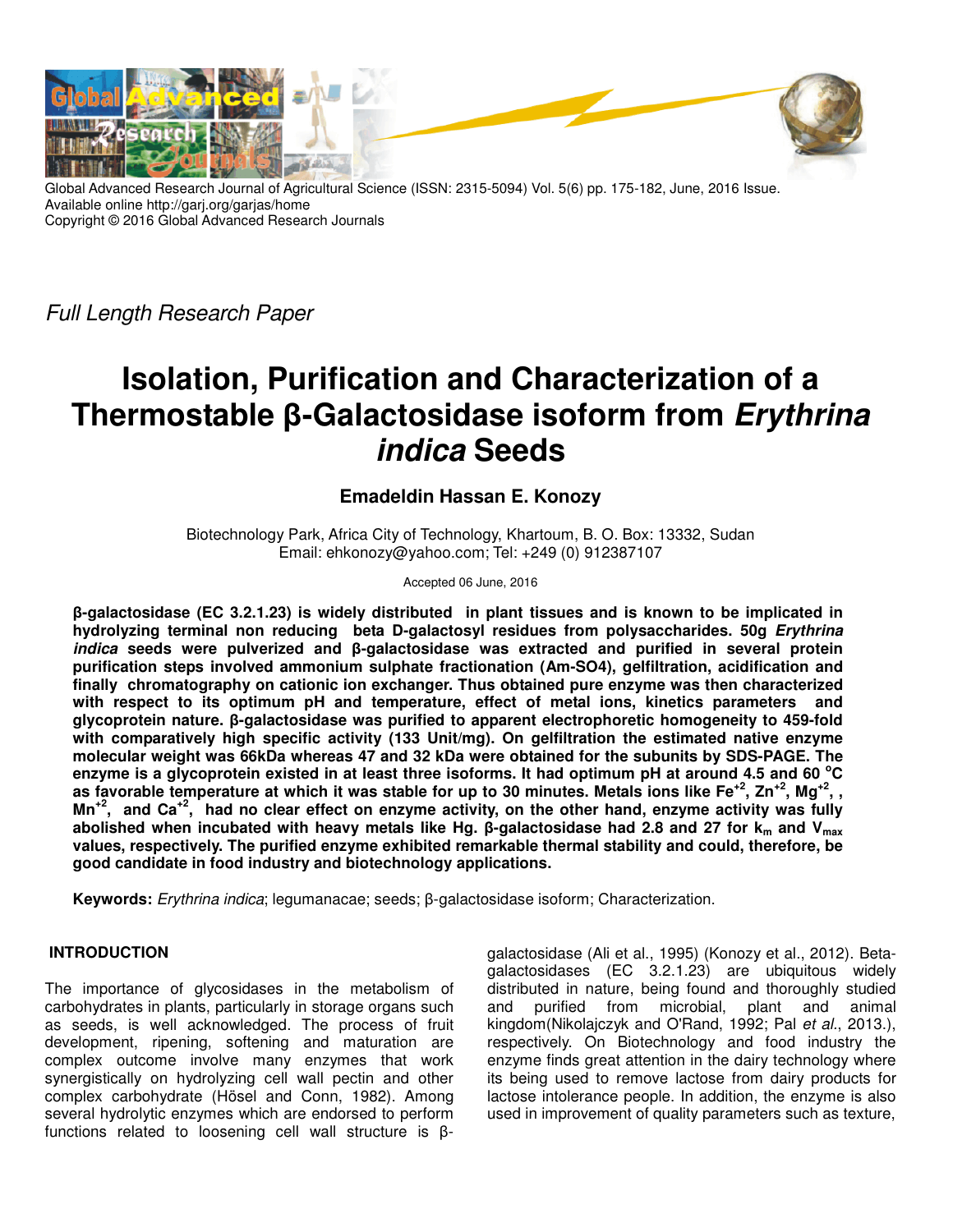flavor and taste in dairy technology (Fernandez-Garcia et al., 1998; Husain, 2010). .

Erythrina indica or variegata is a showy, spreading tree legume with brilliant red blossoms. Commonly known as the 'Indian coral tree' in Asia or 'tropical coral' in the Pacific, this highly valued ornamental has been described as one of the gems of the floral world. From our laboratory, several studies, on this species protein and enzymes purification and characterization have been carried out (Konozy et al., 2002; Kestwal et al., 2007; Konozy and Bhide, 2012)<sup>"</sup>

The aim of the present investigation was to purify and characterize Beta-galactosidase from the seeds of Erythrina indica and therefore pave way for further studies on the enzyme's structural and molecular characterization.

## **Experimental**

## **Chemicals**

.

Erythrina indica season fresh good quality seeds were collected from the Botanical garden, Pune University, Pune, India. Gel filtration molecular weight marker kit (MWGF70- IKT 098k6082) was purchased from Sigma-Aldrich, USA. Sephadex G-100 was from Pharmacia; Uppsala, Sweden. Biogel-100 was generously donated by the late Dr. Khan M. I., NCL, Pune. All other materials and chemicals were either of analytical grade or highest grade available.

## **Protein Extraction and Fractionation**

Erythrina indica seeds were ground to fine powder, defatted and extracted for protein as stated by Konozy et al., (Konozy et al., 2002) . In brief: 50g Erythrina indica seeds were soaked overnight in warm water, outer shells were peeled off, softened seeds cotyledons were mixed in fruit mixer and defatted by n-butanol-1 (5mL/1g powder); lipid and pigments layer was removed by centrifugation. Protein was precipitated with chilled acetone, the precipitant was filtered through cheesecloth, completely dehydrated with several folds of chilled acetone and left to dry at room temperature. Thus obtained powder is termed Acetone Dried Powder. The acetone dried powder was then extracted for 3h with 10mM sodium phosphate buffer pH 7.2 prepared in 0.145M NaCl. Extract was filtered through cheesecloth, turbid supernatant was centrifuged at 6000 $r$ pm for 45 min at 10 $^{6}$ C, clear supernatant was collected and denoted as Fraction A (FrA). Protein fractionation of FrA was done by addition of 80% of solid ammonium sulfate (Am-SO4). Precipitated protein by salting out was dissolved in minimal amount of 0.145M NaCl, dialyzed exhaustively against the same saline to remove excess of Am-SO4. The fraction obtained by 80% Am-SO4 were preserved at  $-20\degree$ C till further use

## **Protein quantification**

Protein contents were determined either by UV at 280<sub>nm</sub> or colorimetrically as performed by Lowry et al (Lowry et al., 1951) using Bovine Serum Albumin (BSA) as the standard.

## **Purification of** *β***-galactosidase**

Fractions rich in β-galactosidase activity obtained upon fractionation of FrA on gel filtration matrix on Bio-gel P-100 column, were pooled, pH of the solution was adjusted to 5.0. Solution was centrifuged to remove precipitated proteins and clear supernatant was dialyzed against Tris-HCl buffer pH 7.2 and this was loaded on DEAE-cellulose column equilibrated with Tris-HCl buffer pH 7.2. Washings basically rich in β-galactosidase activity were pooled, dialyzed exhaustively against distilled water, lyophilized to dryness.

## **Native molecular weight determination on gelfiltration**

The molecular weights of β-galactosidase was estimated by gel elution on Sephadex G-100, in 0.145 M, NaCl as described by konozy (Konozy, 1999).

The molecular weights were calculated by plotting a graph of log MW  $\times$  10<sup>4</sup> Vs Ve/V0. Where: Ve: is the volume at which the protein peak is obtained.

The following protein molecular weight markers were initially used to calibrate the column: Bovine serum albumin-(BSA), ovalbumin, pepsin, trypsin and cytochrome C.

# **Purity confirmation**

Purity of β-galactosidase was assessed on native electrophoresis essentially as described (Williams and Reisfeld, 1964)<sup>.</sup>

V0: Void volume, as determined by using Blue Dextran 2000.

## **Subunits molecular weight estimation by SDS-PAGE**

This was done essentially according to the procedures of Laemmli (Laemmli, 1970). The electrophoresis was carried out on 8% acrylamide gel with Tris glycine buffer pH 8.3, at a constant current.

## **Preparation of ConA-Seralose 4B affinity resin**

Coupling of ConA to Seralose 4B was done essentially as previously shown (Konozy and Bhide, 2012). 10mg protein were loaded onto ConA-Seralose 4B column, recycled several times to ensure maximum retention, unbound proteins were washed off till  $OD_{280} < 0.02$ . Bound enzyme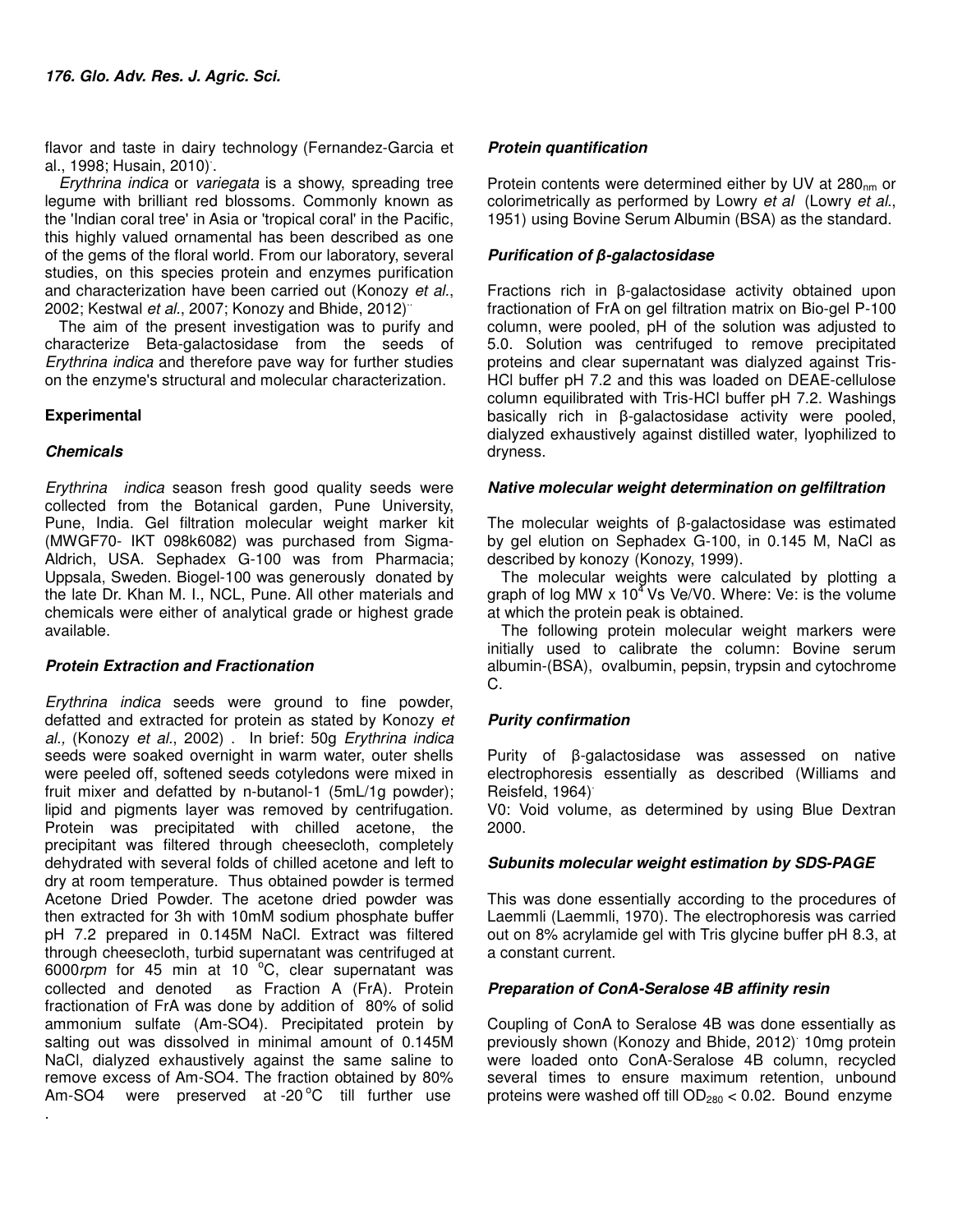was eluted with 50 mM mannose. Fractions of 2mL were collected at a flow of 1mL/2min.

## **Influence of pH**

50 µL of the enzyme (~10 Units) was incubated with 200 µL of buffers of different pH ranging between pH 3.0 to pH 7.2 for 30 min. and 250  $\mu$ L of p. nitrophenyl galacotside was added. Reaction was arrested after suitable time period by addition of 1 ml of borate buffer-pH 9.5, 0.1 M. The released p-nitrophenol was monitored  $p$ -nitrophenol was spectrophotometerically at 405 min.

## **Influence of temperature ,**

50  $\mu$ L of the enzyme (~10 Units) was incubated with 200  $\mu$ L of 0.2 M citrate puffer pH 4.5, at different temperatures ranging between 25 to 70 $^{\circ}$ C for 10 min. 250  $\mu$ L of substrate was added. The reaction mixture was incubated for suitable time period and then arrested by addition of 1 ml 0.1 M borate buffer pH 9.5. The released  $p$ -nitrophenol was monitored spectrophotometerically at 405 nm.

### **Influence of substrate concentration**

50  $\mu$ L of the enzyme ( $\sim$  50 Units) solution was incubated with 200 µL of 0.1 M citrate buffer pH 4.5, to this mixture different concentrations of the corresponding pseudosubstrate ranging between 1 mM to 7 mM were added, test mixtures were incubated for suitable time period, the reactions were arrested by addition of 1 ml 0.1 M borate buffer pH 9.5. The released  $p$ . nitrophenol was measured spectrophotometerically at 405 nm.

### **Influence of metal ions on enzyme activity**

Three mM solutions of metal ions namely Zn, Mg, Mn, Hg. Ca and Cu ions were prepared from their corresponding salts. The assay was done by incubating 50 uL of each metal ion solution with a suitably diluted enzyme  $($  - 10 Units) for suitable time period under the standard conditions of pH and temperature. The substrate was added, and the reaction mixture was re-incubated for suitable time period. The reaction was arrested by addition of 1 ml 0.1 M borate buffer pH 9.5.

### **RESULTS AND DISCUSSION**

### **Purification of the enzyme**

During our preliminary work with Erythrina indica seeds extract, we noticed that seeds extract is very rich with pigments and fat. These contaminants interfered with accurate quantification of protein as well as enzymes assay. Therefore, rigorous initial treatment of seeds extract

with defatting solvent was indispensable prior to any further biochemical work. Thus n-butanol treatment was used for depigmentation and defatting, which resulted in a reasonably, fat and pigment free seeds extract that enabled satisfactory determination of β-galactosidase activity. Purification of the enzyme from its crude extract on the affinity resin of Concanavalin A (ConA) was initially tried. Though the enzyme activity was detectable upon elution of the affinity resin with Con A haptenic sugar mannose, the amount of retained enzyme was very little (figure 1). Therefore, the search for alternative methods for purification of β-galactosidase in reasonable quantities to enable further biochemical studies was must. Loading of FrA on Biogel P-100 allowed excellent fractionation of protein in general and β-galactosidase in particular. Three discrete protein peaks were obtained (figure 2a and b), upon testing these peaks fractions for beta-galactosidase activity, it was observed that most of the enzyme activity was falling between protein peak 1 and 2 (figure 2a).

β-galactosidase rich fractions were pooled and dialyzed exhaustively against 50 mM acetate buffer, pH 5.0. This step resulted to precipitation of several proteins with concomitant 163-fold purification. The clear supernatant obtained upon centrifugation was dialyzed against 10 mM Tris-HCl buffer pH 7.2 and loaded onto the cationic ion exchanger DEAE cellulose. All proteins got retained on DEAE cellulose whereas β-galactosidase was obtained in in the flow through in electrophoretically pure form with 460-fold purification (Table 1). The purity of the preparation was assessed by native gel electrophoresis which resulted in a single sharp band, indicating homogeneity of the protein (figure 3A).

### **Native and subunit molecular weight determination**

On loading pure β- galactosidase on Sephadex G-100 that was previously calibrated against standard protein markers, 66kDa was obtained for the enzyme as native molecular weight, whereas on SDS-PAGE under reduced condition resulted 47 and 32kDa, indicating the heterodimeric nature of the enzyme (figure 3B). Our SDS-PAGE results for the subunits molecular weights is in agreement with the enzyme purified from chick pea where 48 and 37 kDa were reported for the heterodimeric βgalactosidase (Kishore. D. and Kayastha. A. A., 2012).

### **Effect of pH on enzyme activity**

Due to the fact that almost all of the so far characterized βgalactosidases, regardless of their origin, are possessing acidic pH optima, we focused our study on pH between 3 to 5.5. The enzyme had a pH optima at around pH 4.5, lost total activity at pH 5.5 (figure 4). The enzyme from almond seeds exhibited a broad pH optimum between 4.5 to 5.5 (Pal et al., 2013.).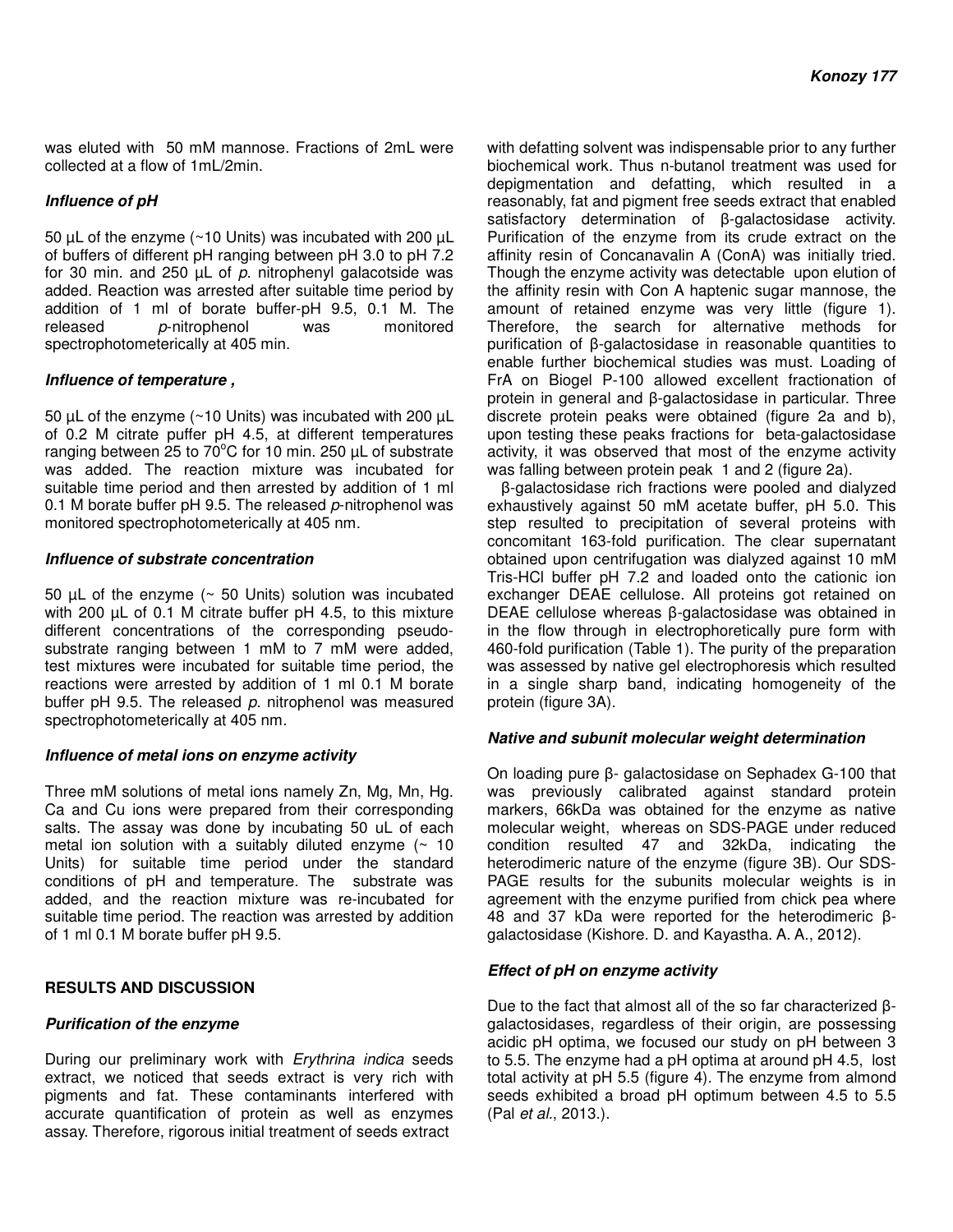

**Figure 1.** Erythrina indica seeds β-galactosidase fractions rich on the affinity matrix ConA-Seralose.

10 mg protein were loaded onto the affinity column and recycled several times to obtain maximum retention. Column was washed till free of unbound proteins. Bound protein was eluted by using 50 mM mannose. Fractions of 2mL were collected and monitored for protein content and enzyme activity. Solid line: Protein, dashed line: β-galactosidase activity.



**Figure 2a:** Fractionation of Erythrina indica seeds crude extract on Biogel P100. 10 mg protein were loaded onto the column, fractions of 2 mL were collected at a flow rate of 1mL/2 min. Solid line represents protein, while dashed line represents β-galactosidase activity.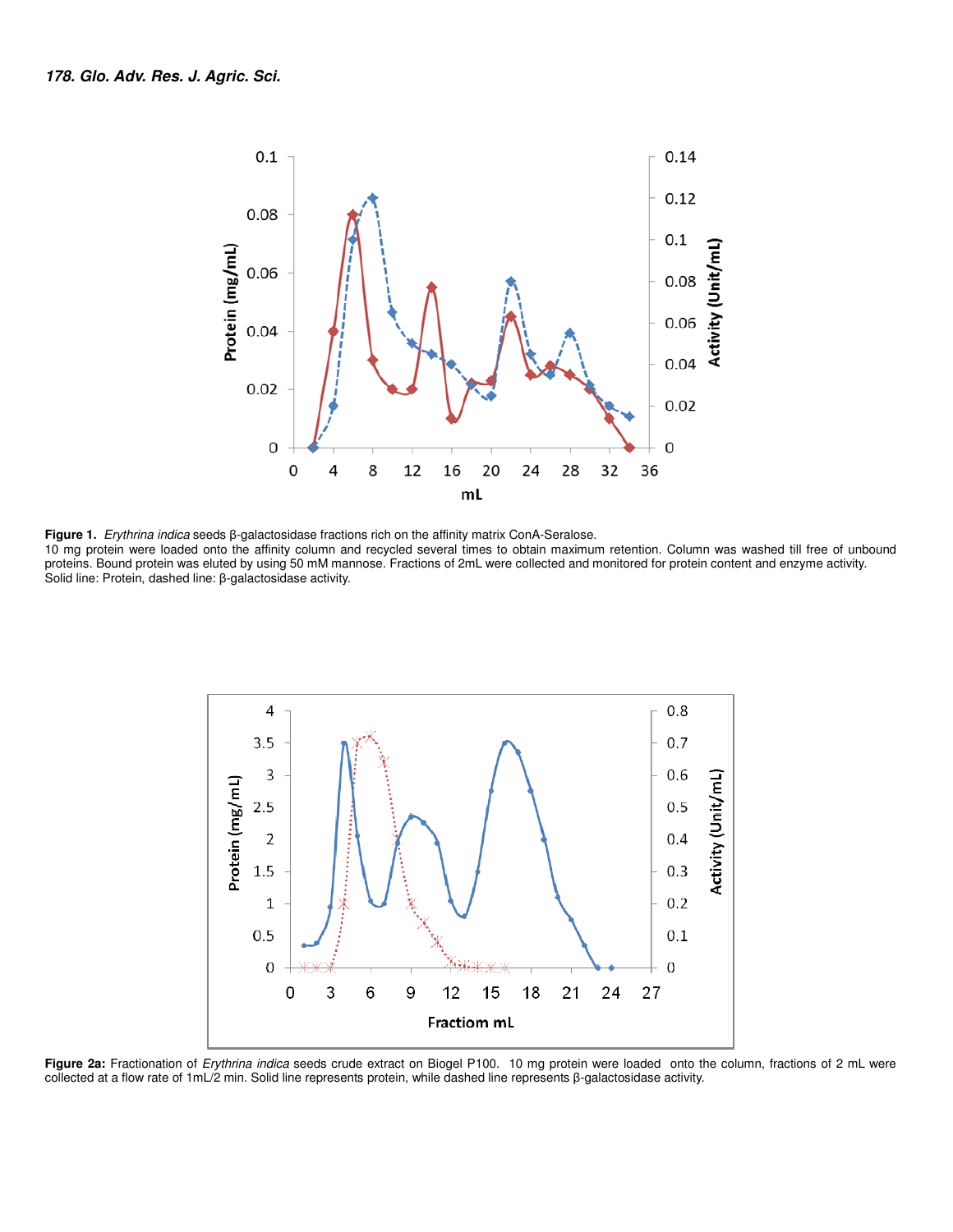

**Figure 2b:** Erythrina indica seeds FrA protein fractionation on Biogel P100.

Each peak fractions obtained on fractionation of Erythrina indica crude seeds extract on Biogel P-100 were separately pooled and loaded on SDS-PAGE. 20 µg protein were loaded and gel was stained with coomassie brilliant blue.



#### **Figure 3:**

A) Native-PAGE

B) SDS Polyacrylamide gel electrophoresis for pure β-galactosidase. Numbers to the right indicate molecular weight markers. 5µg protein were loaded and gels were stained with coomassie brilliant blue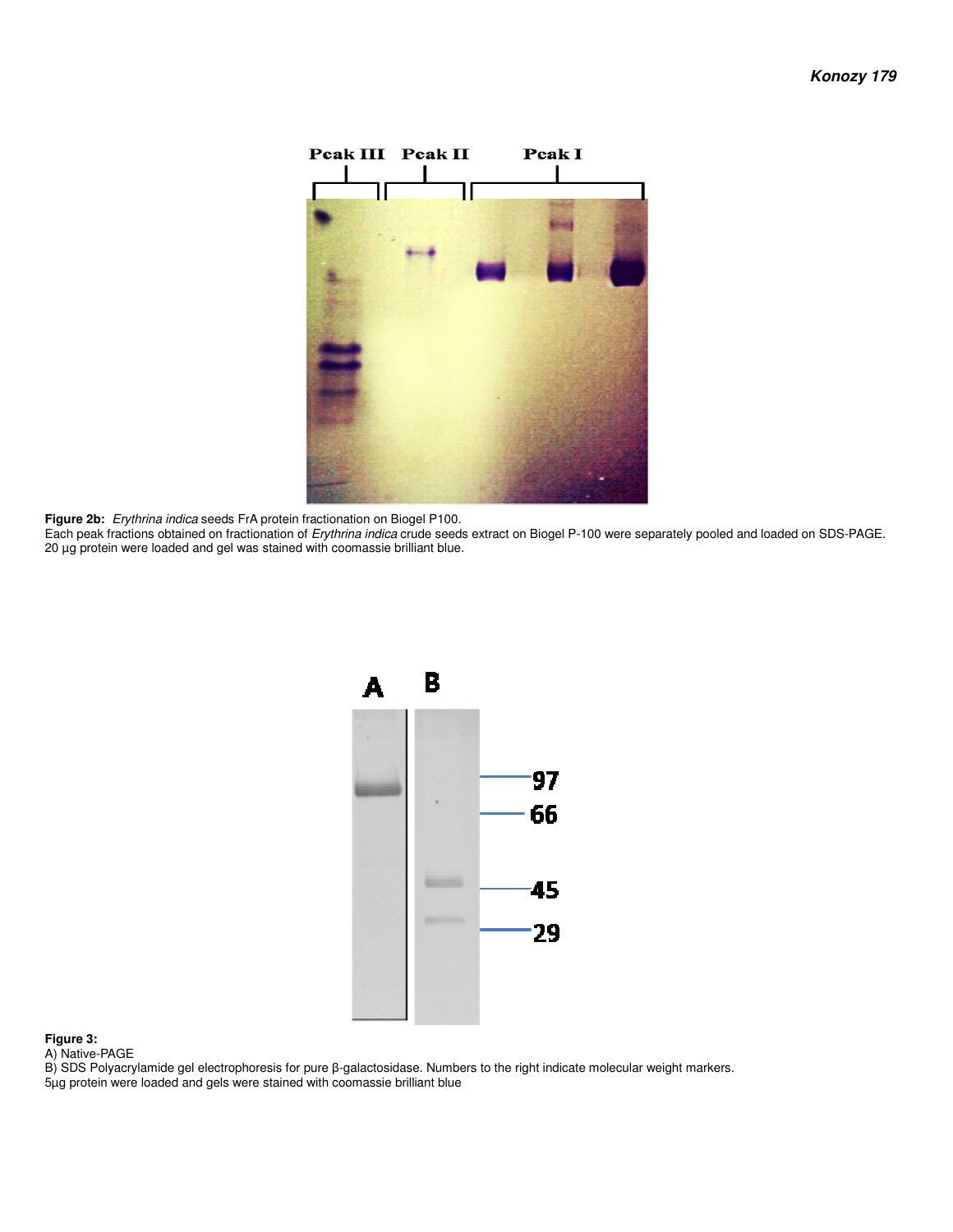| <b>Stage</b>          | <b>Total Protein</b><br>(mg) | <b>Activity</b><br>(*unit/mL) | <b>Specific Activity</b><br>(Unit/mg) | <b>Fold Purification</b> |
|-----------------------|------------------------------|-------------------------------|---------------------------------------|--------------------------|
| <b>Saline Extract</b> | 2070                         | 2.6                           | 0.3                                   |                          |
| <b>Fraction A</b>     | 432                          | 19                            | 1.5                                   | G                        |
| Biogel P-100          | 7.2                          | 23                            | 28                                    | -97                      |
| pH 5 acidification    | 2.3                          | 12                            | 47                                    | 163                      |
| DEAE-cellulose        | 0.2                          |                               | 133                                   | 459                      |

 **Table 1.** β-galactosidase purification stages.

\* 1 Unit of enzyme is defined as the amount of enzyme required to completely hydrolyze 1 µm of p-nitrophenyl phosphate per minutes.



 **Figure 4:** Effect of pH on enzyme activity



 **Figure 5:** Effect of temperature on enzyme activity

#### **Effect of temperature on enzyme activity**

The enzyme exhibited remarkable thermostability when challenged in temperatures ranging from 15 to 85 $^{\circ}$ C. βgalactosidase retained almost 100% of its original activity in temperature ranges from 45 till 60 $^{\circ}$ C. At 70 $^{\circ}$ C, for 30 minutes, the enzyme retained more than 60% of its original activity. However, at 80 $\degree$ C the enzyme lost more than 90% of its original activity (figure 5). Again, our preparation share some similarities with chick pea (Kishore. D. and Kayastha. A. A., 2012). from one side and almond βgalactosidase (Pal et al., 2013.) from other side in which both remained stable till  $60^{\circ}$ C, and therefore, authors of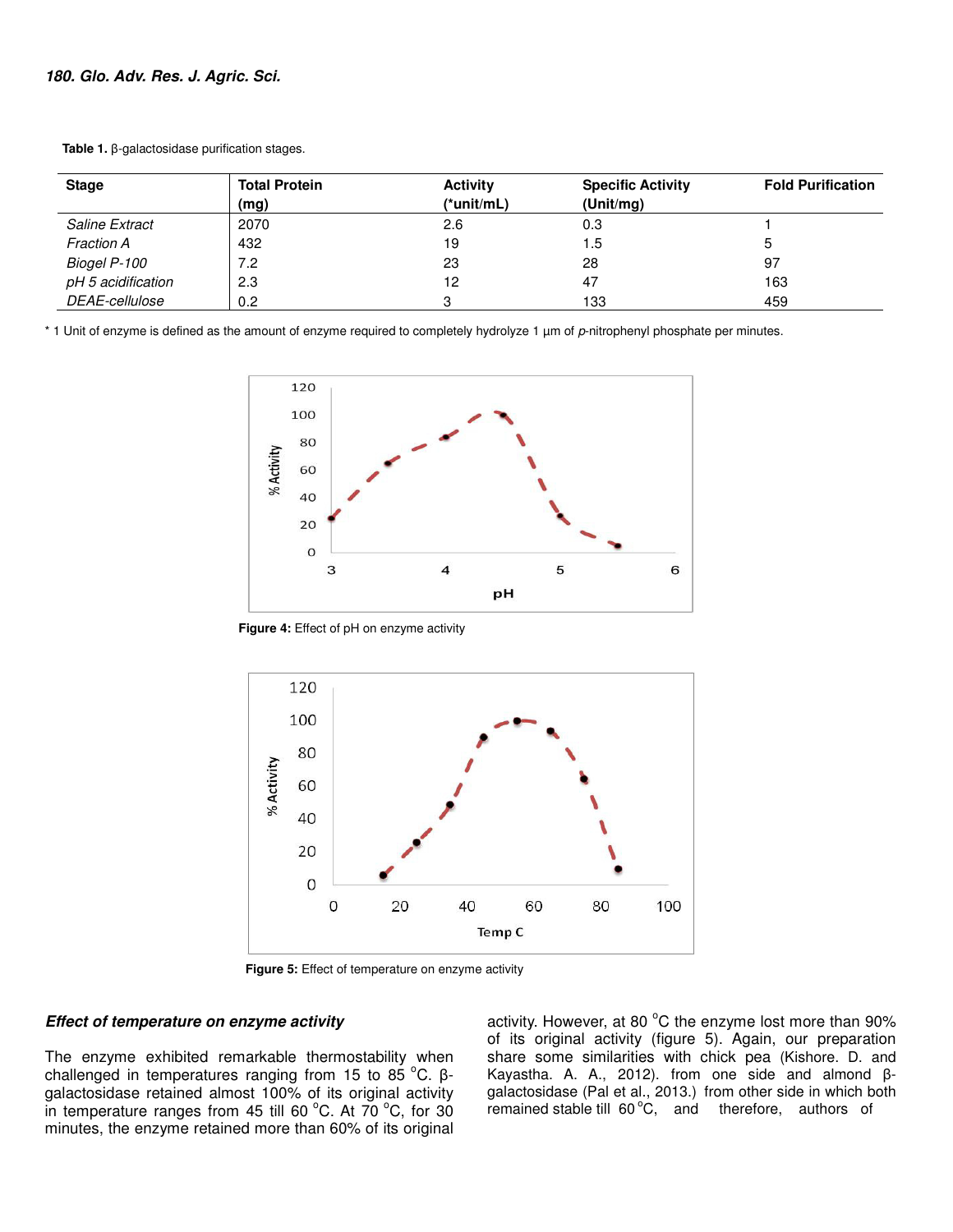

 **Figure 6:** Effect of metal ions on enzyme activity



 **Figure 7:** Effect of substrate concentrations on β-galactosidase activity

these papers recommended their possible applications in biotechnology applications.

A., 2014).

#### **The glycoprotein nature of the enzyme**

Loading of β-galactosidase on the affinity matrix, ConA-Seralose resulted in 100% retention of the enzyme. The absorbed enzyme could only be eluted from the column by using ConA haptenic sugar "D-mannose", in three distinct peaks (figure 1). This result besides it suggests the presence of enzymes in three isoforms, it may also conclude on the glycoprotein nature of the enzyme. Presence of β- galactosidase, in plant cell, in multiform is reported from varying plants such as apricot (Gulzar and Amin, 2012) tomato (Smith and Gross, 2000) and Avocado (Tateishi et al., 2001).

#### **Effect of metal ions on enzyme activity**

Incubating EDTA-treated enzyme with metal ion (3 mM) like Zn, Mn, Mg and Ca had no significant effect on enzyme activity. Slight increase in enzyme activity was observed with Cu ion. These results may indicate that either βgalactosidase is not a metaloprotein or the metal ion is deeply buried in the core side of the enzyme and inaccessible by chelating agent. Treatment of the enzyme with mercury totally abolished the enzyme activity (figure 6). Interestingly, in contrary to our results, incubation of apricot β-galactosidase with Ca ion resulted in enhancement of enzyme activity (Yossef and El Beltagey